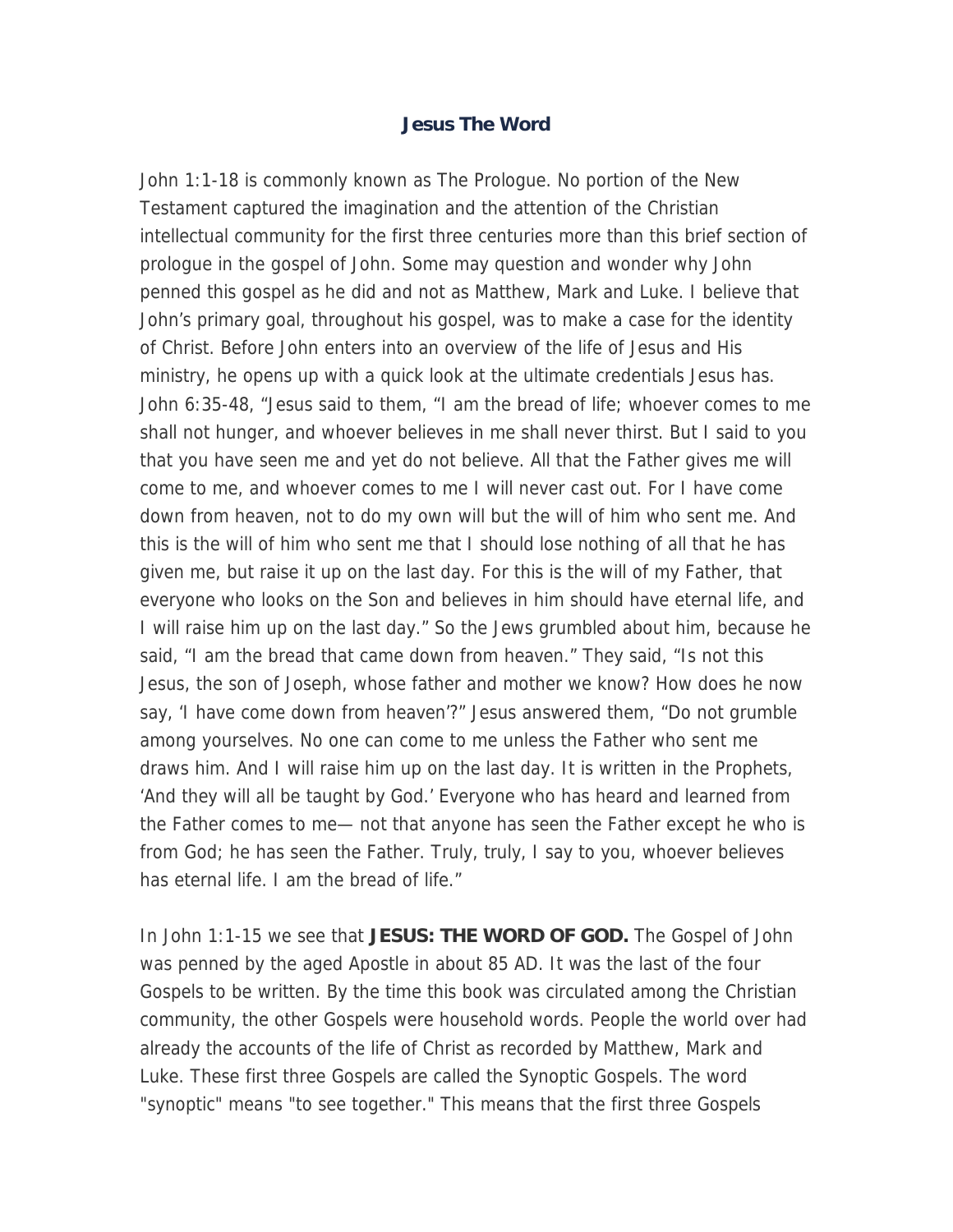contain many of the same stories and teachings, but told from a different angle. Yet, each fully inspired by the Lord, but John's Gospel is different! In the pages of this wonderful book, we see a side of Christ that the other Gospel writers do not touch on. John was part of that blessed inner circle. That handful of Disciples that was with Christ during some of His most intimate moments. In this Gospel John gives us 21 chapters. Chapters that, as each unfolds, presents a new facet of Jesus' divine character. In this opening chapter, John chapter 1, John paints a picture of Jesus: The Word Of God, and it that image that we want to focus in on tonight. Let's look together at **Jesus: The Word Of God**. Three truths are revealed in these verses about the Word of God.

In verses 1-3 we see that **JESUS IS THE PREEXISTENT WORD.** In verse 1 we see **He Is The Constant Word** - According to this verse, Jesus has simply always existed! He didn't come into being in Bethlehem on Christmas day, simply brought into creation and existence on Christmas day, but He, JESUS, has been here throughout all the endless ages of eternities past. The word "was" in verse 1 equals or means "always has been." And we can contrast this with the word "was" in verse 6. This word "was" used concerning John the Baptist means simply "to become." In other words John became, as it states in verse 6, but Jesus always has been, as stated by verse 1. Jesus is the constant, unchanging Word of God - Heb. 13:8 says, "Jesus Christ is the same yesterday and today and forever." -- Hebrews 13:8. That is why we as Christians can depend on Jesus. He will never fail us nor leave us. -- Heb. 13:5-6 makes that very clear when Jesus said, "I will never leave you nor forsake you." So we can confidently say, (just as the Psalmist said) "The Lord is my helper; I will not fear; what can man do to me?" Secondly in verse 1 we see **Jesus Is The Communing Word** - This phrase says that Jesus "was with God." That is, He was present in the heavenlies. He was and is and will always be in the presence of God, yet He, Jesus, stood as a distinct Person. When this phrase is taken along side the other two in this verse, the reality of the Trinity is on display. This verse teaches us that Jesus is God and yet He is still a unique being. Jesus Christ wasn't an after thought with God the Father. Jesus wasn't something conjured up when things got out of control. Jesus was there when God moved to make man in His image in Genesis 1:26, when He said, "Then God said, "Let us make man in our image, after our likeness. And let them have dominion over the fish of the sea and over the birds of the heavens and over the livestock and over all the earth and over every creeping thing that creeps on the earth." Jesus was there in Heaven when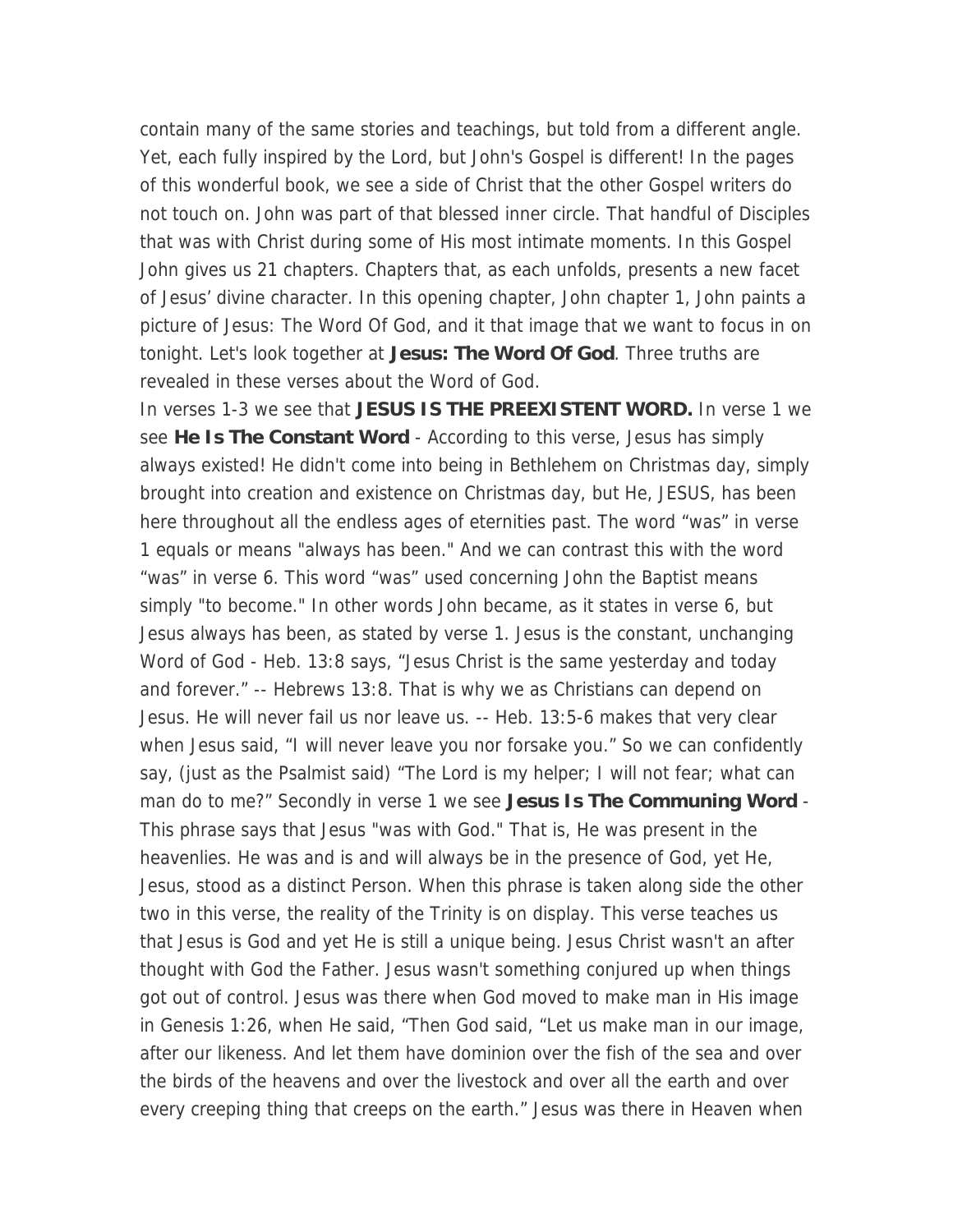The Plan to redeem the world was formulated - Rev. 13:8 speaks of, "and all who dwell on earth will worship it, everyone whose name has not been written before the foundation of the world in the book of life of the Lamb who was slain. If anyone has an ear, let him hear!" Eph. 1:2-6 – "Blessed be the God and Father of our Lord Jesus Christ, who has blessed us in Christ with every spiritual blessing in the heavenly places, even as He chose us in Him before the foundation of the world, that we should be holy and blameless before Him. In love He predestined us for adoption as sons through Jesus Christ, according to the purpose of His will, to the praise of His glorious grace, with which He has blessed us in the Beloved.", In Titus 1:1-3 – "Paul, a servant of God and an apostle of Jesus Christ, for the sake of the faith of God's elect and their knowledge of the truth, which accords with godliness, in hope of eternal life, which God, who never lies, promised before the ages began and at the proper time manifested in his word through the preaching with which I have been entrusted by the command of God our Savior;", 1 Peter 1:17-21 – "And if you call on him as Father who judges impartially according to each one's deeds, conduct yourselves with fear throughout the time of your exile, knowing that you were ransomed from the futile ways inherited from your forefathers, not with perishable things such as silver or gold, but with the precious blood of Christ, like that of a lamb without blemish or spot. **He was foreknown before the foundation of the world** but was made manifest in the last times for the sake of you who through him are believers in God, who raised him from the dead and gave him glory, so that your faith and hope are in God." Since before time began Jesus was with the Father in Heaven. We also see that**Jesus Is The Controversial Word** - When Jesus came preaching repentance, in Mark 1:15, saying, "The time is fulfilled, and the kingdom of God is at hand; repent and believe in the gospel." Men thought He was strange! When He began to heal and perform miracles, men thought He was a prophet sent by God, as seen in John 3:2-3, "This man came to Jesus by night and said to him, "Rabbi, we know that you are a teacher come from God, for no one can do these signs that you do unless God is with him." Jesus answered him, "Truly, truly, I say to you, unless one is born again he cannot see the kingdom of God.". When He spoke the Word of God with power, men thought He was Amazing! Luke 4:31-37 "And he went down to Capernaum, a city of Galilee. And he was teaching them on the Sabbath, and they were astonished at his teaching, for His word possessed authority. And in the synagogue there was a man who had the spirit of an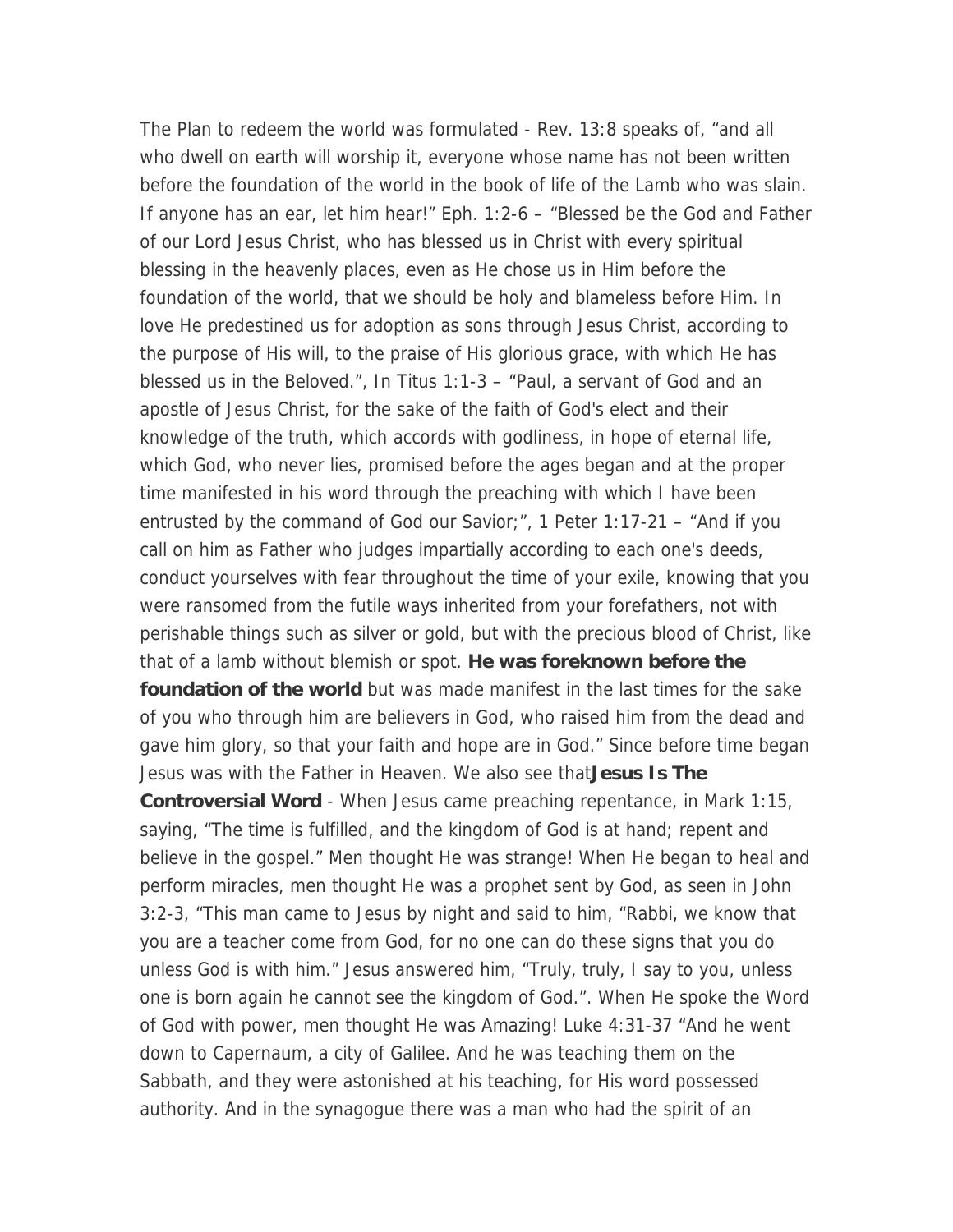unclean demon, and he cried out with a loud voice, "Ha! What have you to do with us, Jesus of Nazareth? Have you come to destroy us? I know who you are! The Holy One of God!" But Jesus rebuked him, saying, "Be silent and come out of him!" And when the demon had thrown him down in their midst, he came out of him, having done him no harm. And they were all amazed and said to one another, "What is this word? For with authority and power He commands the unclean spirits, and they come out!" And reports about Him went out into every place in the surrounding region." However, when Jesus claimed equality with God, men thought He was crazy, John 19:7 "The Jews answered and said, "We have a law, and according to that law he ought to die because he has made himself the Son of God." Jesus in their minds had stopped being a blessing and became a controversy to them when He claimed to be God, John 14:9, "Jesus" saith unto him, Have I been so long time with you, and yet hast thou not known me, Philip? **he that hath seen me hath seen the Father**; and how sayest thou then, Shew us the Father?" Men still grapple with these truths! They are willing to accept the humble Christ, the teaching Christ, the meek Christ, the dead Christ, the serving Christ. However, they will not give acknowledgment to the God/Man Jesus Christ. He is still 100 % God and 100% man all wrapped up in one. It is best summed up by Paul in Philippians 2:5-8 "Let this mind be in you, which was also in Christ Jesus: Who, being in the form of God, thought it not robbery to be equal with God: But made himself of no reputation, and took upon him the form of a servant, and was made in the likeness of men: And being found in fashion as a man, he humbled himself, and became obedient unto death, even the death of the cross." In these verses, the Apostle sets forth in clear, concise language, the fact that Jesus existed before Bethlehem. That He willingly humbled Himself and came to this world in the condition of a servant. Jesus: God in human flesh! In verse 3 we see that **He Is The Creative Word** - This verse tells us that Jesus was the energy behind the creation of the universe. He spoke and it was! He stood on the edge of nothing and spoke all this into existence, Col. 1:16-17. "For by him were all things created, that are in heaven, and that are in earth, visible and invisible, whether they be thrones, or dominions, or principalities, or powers: all things were created by him, and for him: And he is before all things, and by him all things consist." I am grateful that this God is my God, that this Savior is my Savior! I am glad that I can know Him the free pardon of sin and that salvation is in His control. The worries and pressures of life begin to grow amazingly dim when confronted with the power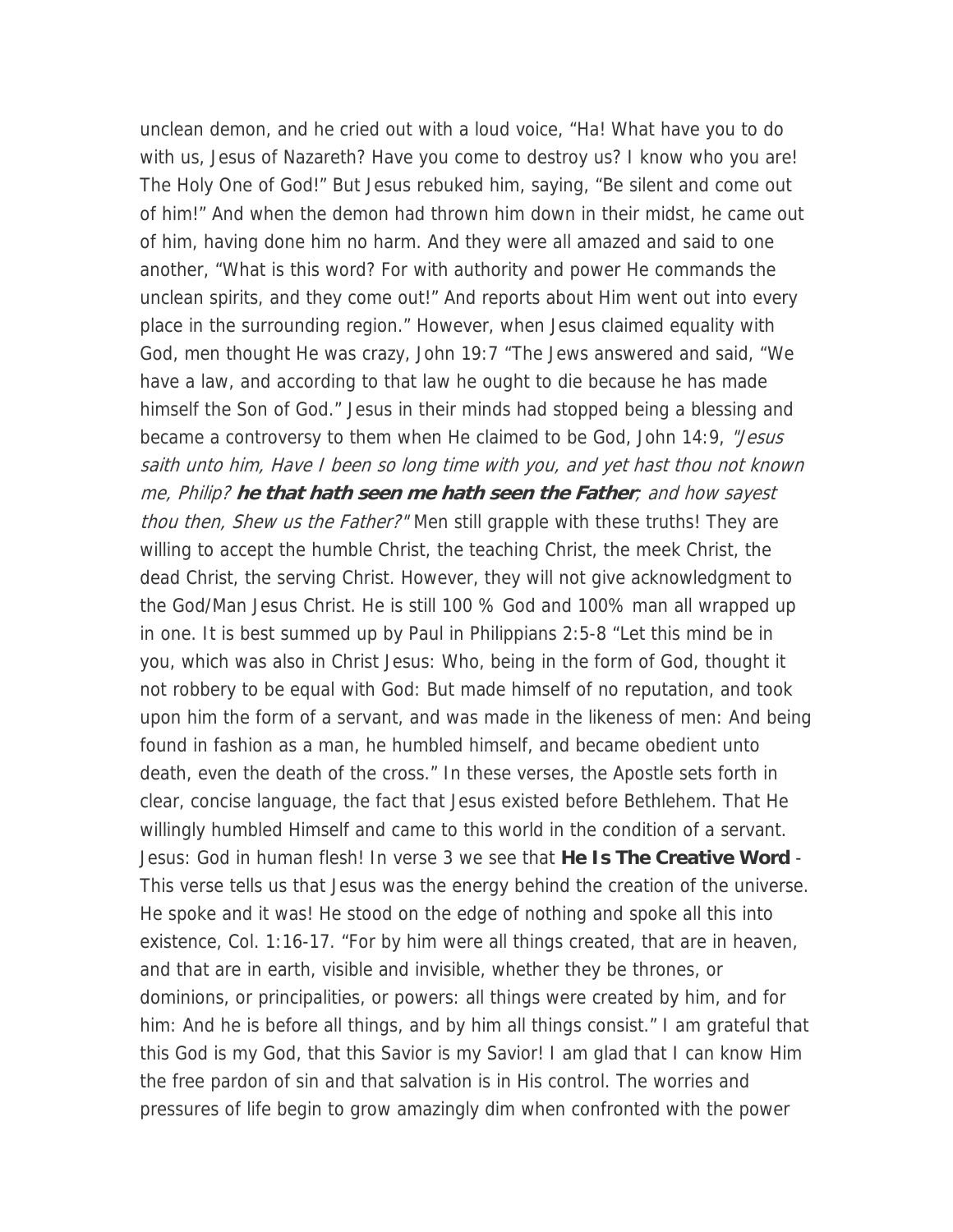and might of our all powerful Savior - Matt. 28:16-20, "Now the eleven disciples went to Galilee, to the mountain to which Jesus had directed them. And when they saw him they worshiped him, but some doubted. And Jesus came and said to them, "All authority in heaven and on earth has been given to me. Go therefore and make disciples of all nations, baptizing them in the name of the Father and of the Son and of the Holy Spirit, teaching them to observe all that I have commanded you. And behold, I am with you always, to the end of the age." These four truths we just covered, taken as one truth give us the clear teaching that Jesus IS THE pre-existent Word of God. He has always been and He always will be! Thank God, there will never be a day throughout eternity that doesn't include Jesus! No matter where we wind up, or what we have to face as we travel through this world, we can rest assured that the pre-existent One, JESUS, is, was and always will be, there for us. He is the pre-existent Word of the Living God! Moving down to verse 14 we read, "And the Word became flesh and dwelt among us."**JESUS IS THE PERSONALIZED WORD.** This verse is one of the clearest in all of the Bible regarding the Incarnation of Jesus Christ. Incarnation is simply a word that means "the bodily manifestation of a supernatural being." What was **The Manner Of Jesus' Incarnation** - Verse 14 tells us that "The Word became flesh and dwelled among us." The manner of His incarnation is a mystery. How could God become a man? The answer to this question lies in the mind of God alone. All we know is that God chose a virgin named Mary and caused her to miraculously conceive and bring forth a baby. I do know that on that night when Jesus was born, God had come to earth. Somehow, the Word, became flesh! While Jesus himself had existed from all eternities past, He took upon Himself a robe of flesh there in Bethlehem. The Creator was born to the creature. God placed His life in the hands of mortals. What a scene that must have been! This verse says that God "dwelled" among us. That word is rich in meaning. It literally means that Jesus pitched His tent here among mortals. He lived among us, worked among us, prayed among us, suffered among us and died among us. God walked upon the earth and was unrecognized by many who came into close contact with Him. What a tragedy it is that men came in contact with Him and still failed to recognize Him. So we have this **Mystery Of His Incarnation** - The Word was "made" flesh. This word carries the meaning "to appear in history, to step onto the stage." There in Bethlehem, God stepped out of eternity and onto the stage of human history. He came as a tangible proof of the existence of God and of God's willingness to save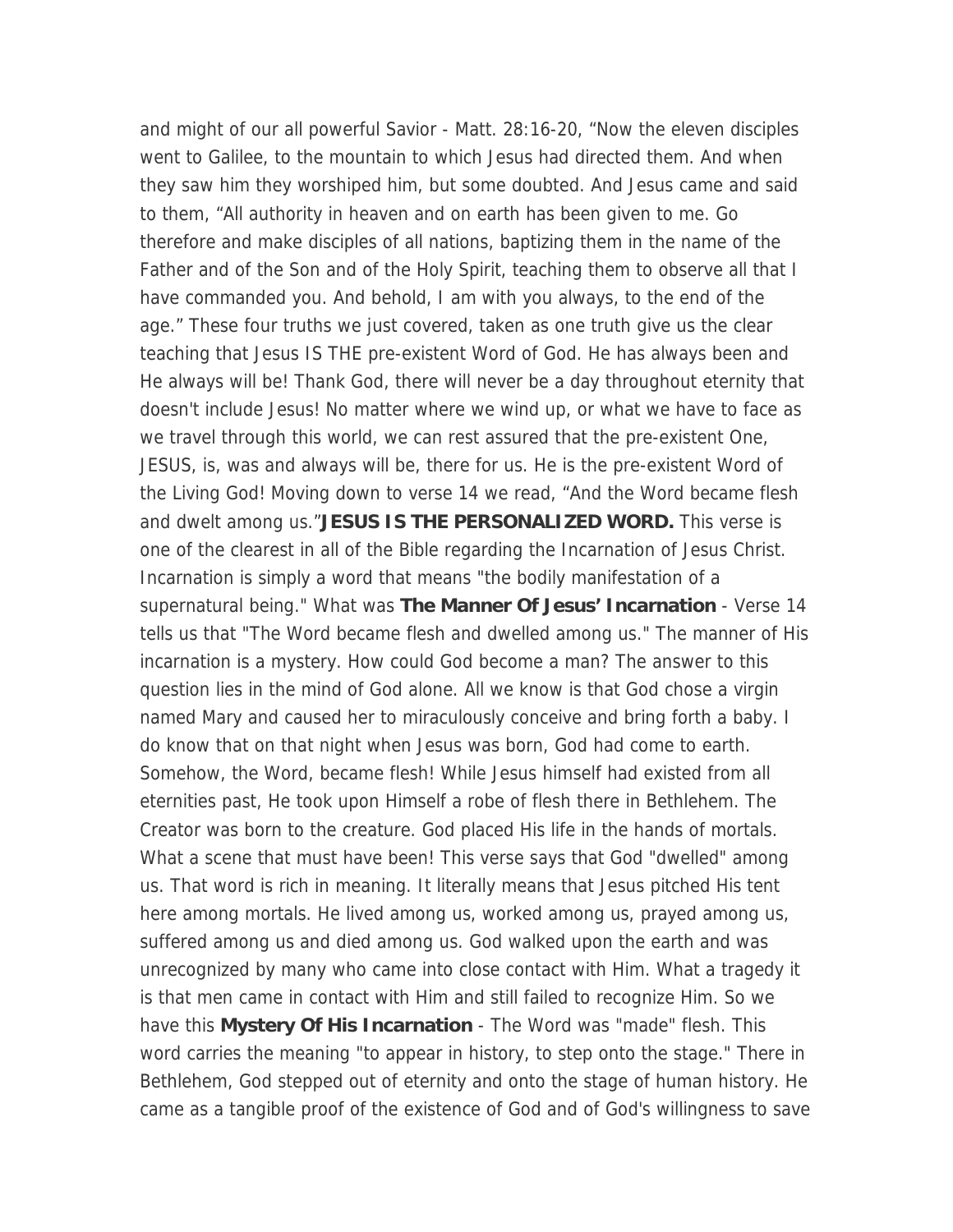mankind. When He was here on earth and through the record left to you and me, we can see that Jesus came to this world to reveal God to man. He did this through the medium of His flesh - 1 John 1:1, "That which was from the beginning, which we have heard, which we have seen with our eyes, which we looked upon and have touched with our hands, concerning the word of life." Often, I envy those men of Jesus' day and then I remember the words of Jesus in John 20:24-29, because not everyone who saw Jesus on this earth came to faith in Him! Jesus said to doubting Thomas in Verse 29, "Jesus said to him, "Have you believed because you have seen me? Blessed are those who have not seen and yet have believed." Then, as we look, we see **The Majesty Of His Incarnation.** The verse says, "We beheld His glory" John actually saw the glory of Jesus in a very real sense. In Matthew 17, John, along with James and Peter accompanied Jesus up on a mountain side. There Jesus allowed the veil of His flesh to be pulled aside and He revealed the glory that was concealed beneath. Jesus concealed His heavenly fame within an earthly frame. However, His greatest glory was revealed the day He allowed Himself to be nailed to a cross and died for sinners. On Calvary, the glory of God was in sharp focus! After all**, that was** the reason Jesus left the halls of Heaven and came to live among men. He took upon Himself a robe of flesh so that He might be able to die for mankind. That is what He did for each and every one of us this evening. To me the greatest evidence of the glory of God is the broken body of Jesus Christ having demonstrated His love for me**, for you,** in the clearest of terms, Rom. 5:8, "but God shows his love for us in that while we were still sinners, Christ died for us." In verse 18 we see that **JESUS IS THE PROCLAIMING WORD.** According to this verse, Jesus came **to reveal** God to man. The word "declare" means "to unfold." Everything the Lord did was simply in an effort to

unfold more of the revelation of God to man. Men needed to see God not only as just a Lawgiver, but also as a lover. Not only as a judge, but as a justifier. Not as some stern, hateful being, but as a saving, caring God. And Jesus showed this by His life - John 14:7-9 says, "If you had known me, you would have known my Father also. From now on you do know him and have seen him." Philip said to him, "Lord, show us the Father, and it is enough for us." Jesus said to him, "Have I been with you so long, and you still do not know me, Philip? Whoever has seen me has seen the Father. How can you say, 'Show us the Father'?" Colossians 1:15 says, "He, Jesus, is the image of the invisible God, the firstborn of all creation." **Cross references: ""**Hebrews 1:3 says, "He, Jesus, is the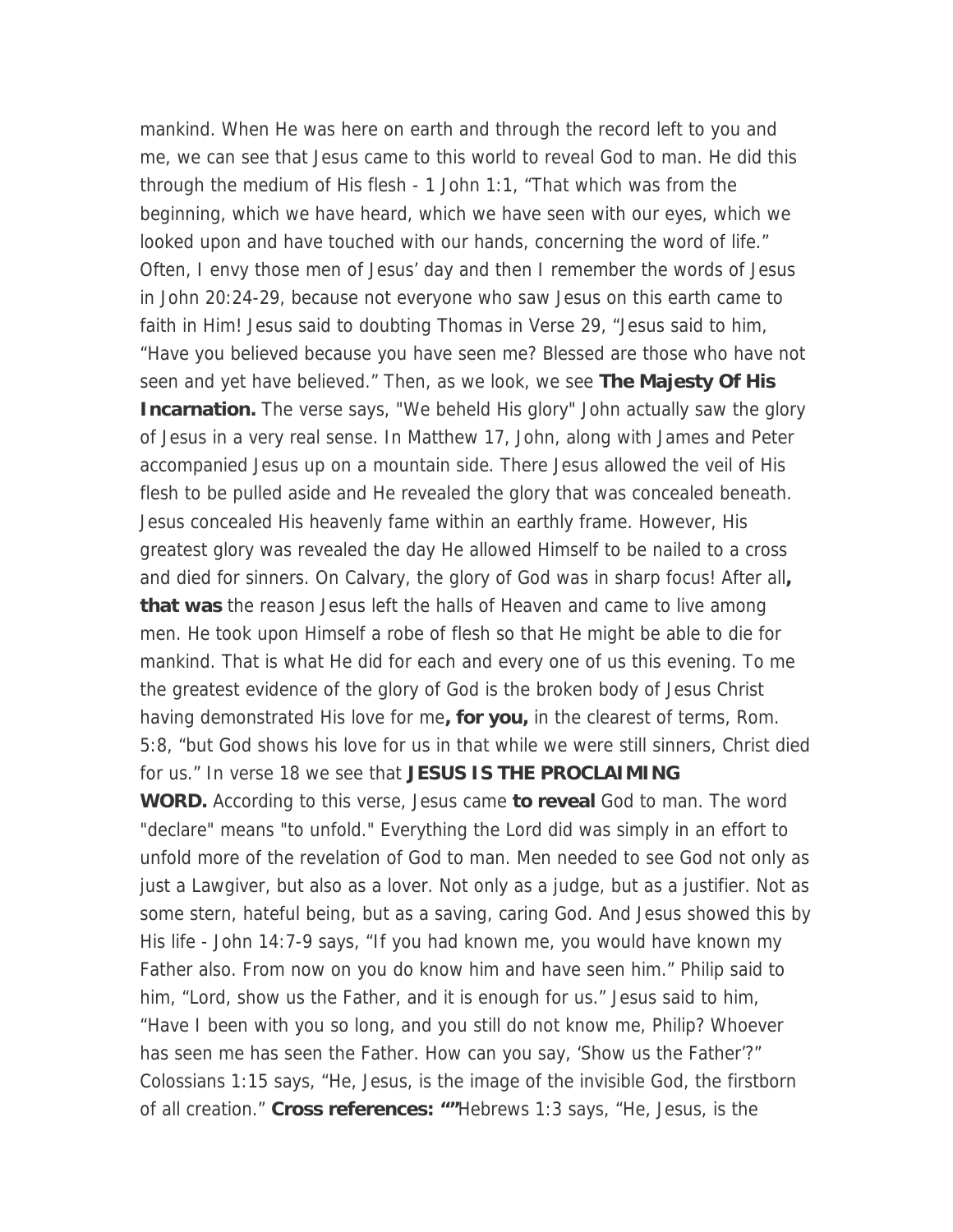radiance of the glory of God and the exact imprint of his nature, and He upholds the universe by **The Word** of his power. After making purification for sins, He sat down at the right hand of the Majesty on high." Jesus came to put God on display before men and He did this in two primary ways. In verses 4-9 we see **He Came To Proclaim Light** - He came to a world in spiritual darkness and opened the curtains of grace revealing the truth of God to men wandering in darkness. Jesus came to illuminate the pathway of men toward God. This light will accomplish one of two things. It will either cause men to repent of their sins and run to the opened arms of the Lord, or it will cause them to reject the light and continue on their course of darkness. One will lead to salvation; the other will lead to damnation! John 3:36 says, "Whoever believes in the Son has eternal life; whoever does not obey the Son shall not see life, but the wrath of God remains on him. Thank God that we have The Light that He gave fallen man! Now, we do not have to be bound by the stringent rules of Law but are free to respond to the lovely pleadings of grace. And as seen in verse 9, this light reaches out to all men! In verses we see 10-13 **Jesus Came To Proclaim Life** - Jesus came to His people, who had His Word and were living in His promised land. He came to tell then that there was a way to come to the Father and to experience eternal life. And then we see in what may be the saddest verse in the Bible, **they refused this call** from the sinner's friend to come to Him. However, verses 12 &13 make is clear that anyone who will respond positively to the light of God and comes to Jesus and receives Him into their heart their life will experience the new birth and will enter into eternal life. John makes it clear in verse 13 that this life comes not by our natural birth (it's not by blood), it's not by our own good works (it's not the will of our flesh), it's not the work of another or by the will of man, but only through the will of God. And, just what is the will of the Father? If we look back at John 6:36-40 we see Jesus saying, "But I said to you that you have seen me and yet do not believe. All that the Father gives me will come to me, and whoever comes to me I will never cast out. For I have come down from heaven, not to do my own will but the will of him who sent me. And this is the will of him who sent me that I should lose nothing of all that he has given me, but raise it up on the last day. For this is the will of my Father, that everyone who looks on the Son and believes in him should have eternal life, and I will raise him up on the last day. There is only**one entrance** into life and that is through the Son of God. Jesus is the Door! In John 10:9 Jesus says, "I am the door. If anyone enters by me, he will be saved" Jesus